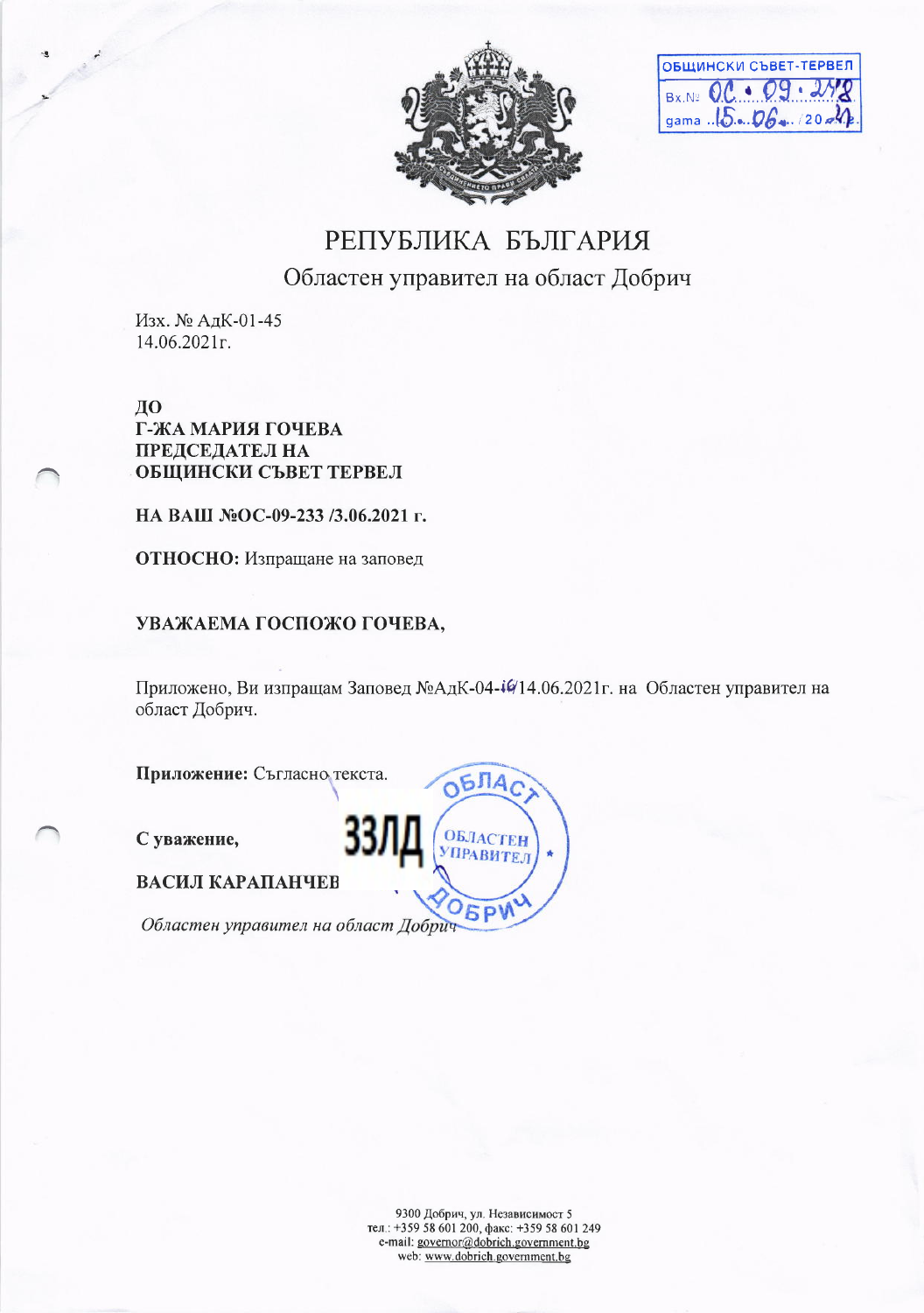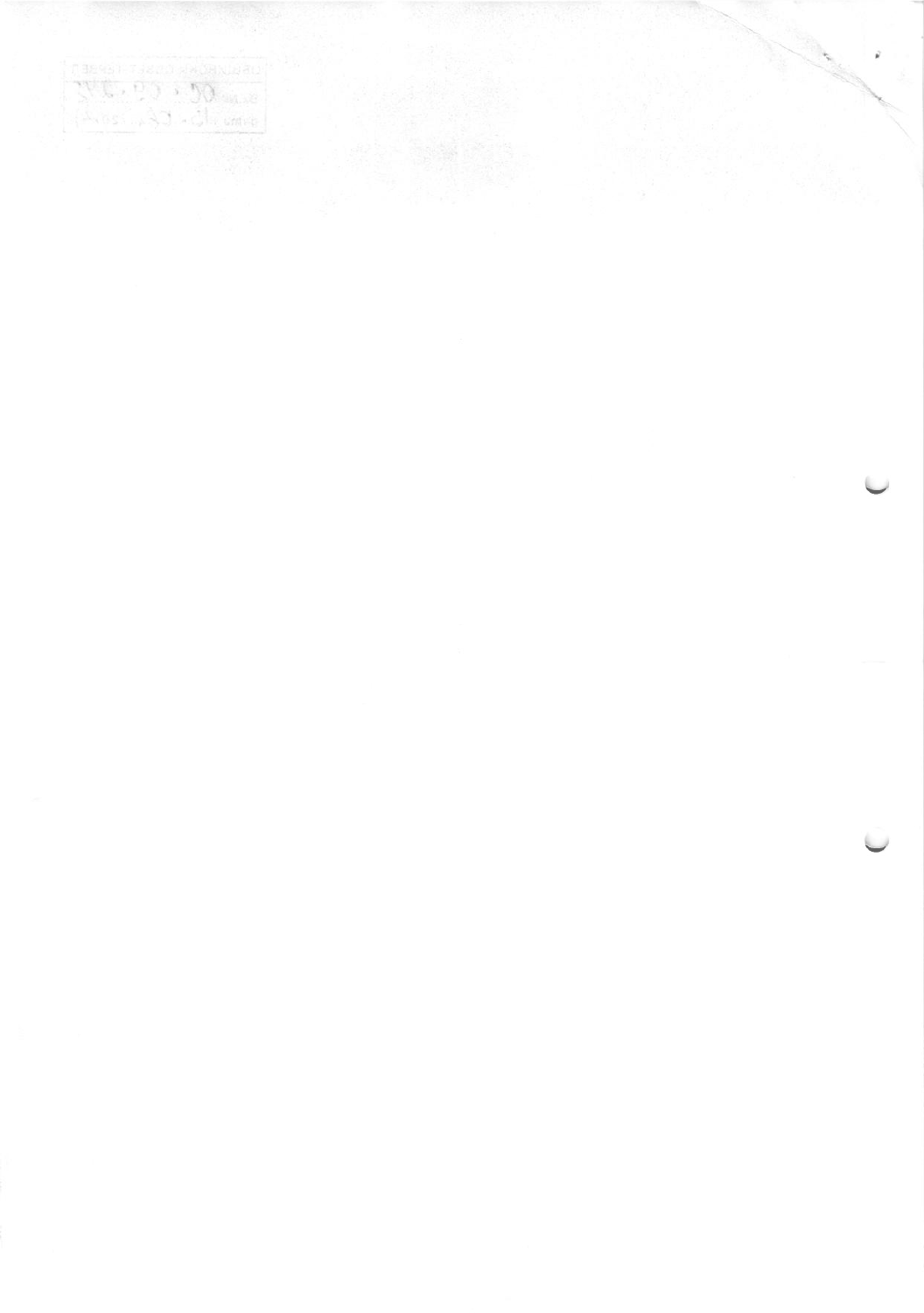

# **РЕПУБЛИКА БЪЛГАРИЯ** Областен управител на област Добрич

# ЗАПОВЕД

# $N_2 A \pi K - 04 - \frac{\sqrt{9}}{9}$

### Добрич, 14.06.2021 г.

Във връзка с осъществявания по силата на чл.32, ал.2 от Закона за администрацията и чл.45, ал.4 от Закона за местното самоуправление и местната администрация, контрол за законосъобразност на решенията на Общински съвет Тервел, констатирах незаконосъобразност на решение № 6-66 по Протокол №6 от заседание на Общински съвет Тервел, проведено на 27.05.2021 г.

С Решение No 6-66, на основание чл.21 ал.3 от ЗМСМА и §2 от ПОДОСНКВОА, Общински съвет Тервел:

Изменя и допълва Правилника за организацията и дейността на общинския съвет, неговите комисии и взаимодействието му с общинска администрация, мандат 2019 - 2023 г.

Поименно гласуване:

със "ЗА" – 11; "ПРОТИВ" – 7; "ВЪЗДЪРЖАЛ СЕ" – 0

Решението е незаконосъобразно, поради следните съображения.

В протокола след изменя и допълва Правилника за организацията и дейността на общинския съвет, неговите комисии и взаимодействието му с общинска администрация, мандат 2019 - 2023 г. не е посочено точно кои текстове от Правилника се изменят и допълват.

От представения към предложението на вносителя на за проект решение: ПРОЕКТ! в 7 точки незаконосъобразни са:

2. създава към чл.12 нови алинеи ал.2 и ал.3, а ал.(2) става съответно (4)

Нова (2) Предложението за предсрочно прекратяване на правомощията на председателя на общинския съвет с основание системно неизпълнение на задълженията за повече от три месеца се извършва, чрез подписка от 11 общински съветници, в която са изложени мотиви и подробно са описани случаите на неизпълнение на задълженията.

В случаите на ал.1, т.2 и ал.2 следващото предложение за Нова  $(3)$ предсрочно прекратяване правомощията на председателя може да бъде внесено не порано от шест месеца от предходното.

3. Създава към чл.18 нова алинея (6)